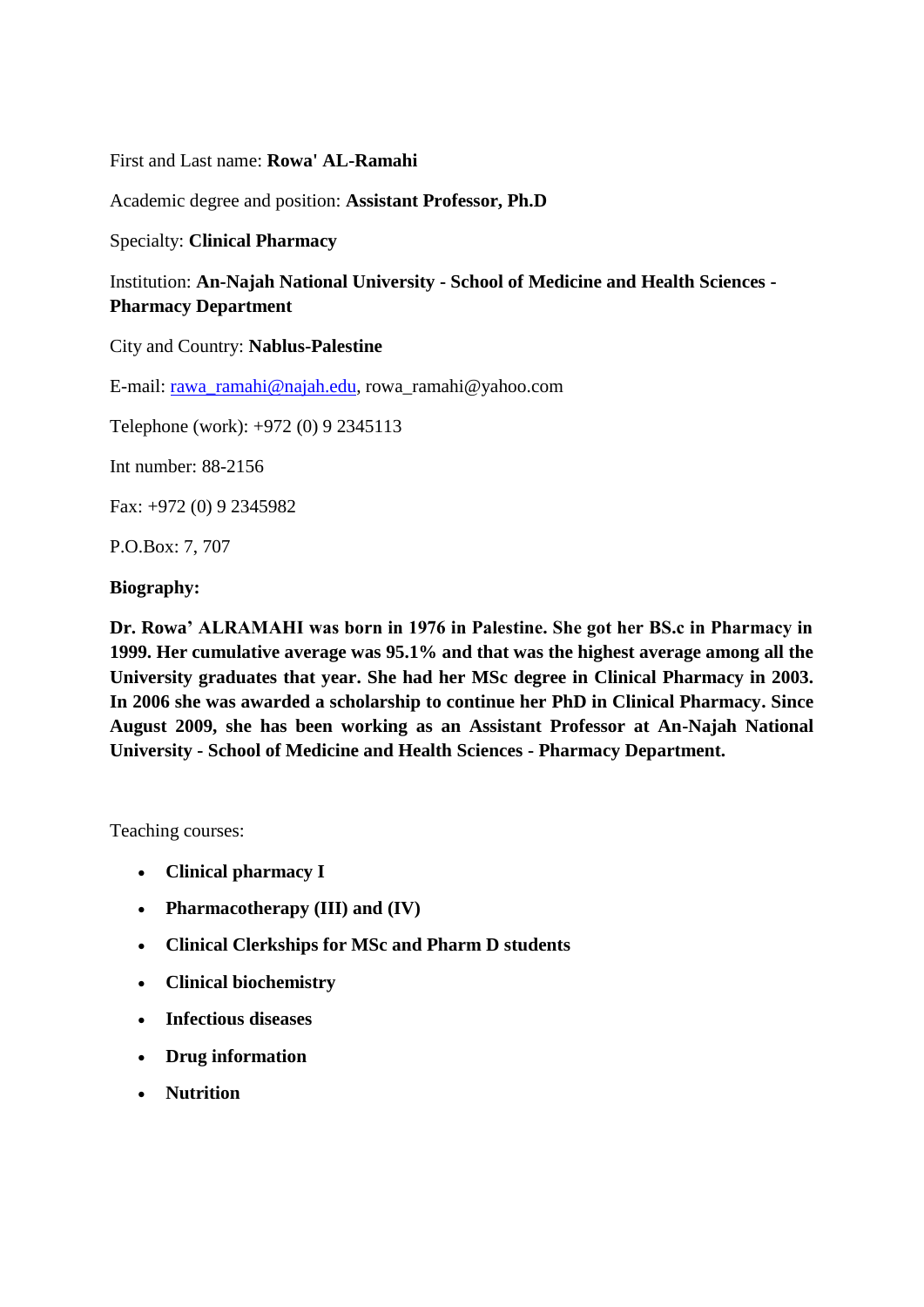Research interests:

- **Drug-related problems**
- **Drug utilization evaluation**
- **Issues in clinical pharmacy practice**
- **Drug compliance studies**
- **Pharmacoepidemiology and outcome research**
- **Drug safety and adverse drug events.**

## Publications:

- **Rowa' Al-Ramahi**, Nidal Jaradat, Deema Adawi. Use of herbal Medicines during Pregnancy in a group of Palestinian women. Journal of ethnopharmacology.2013
- **Al-Ramahi R.** Patterns and attitudes of self-medication practices and possible role of community pharmacists in Palestine. International Journal of Clinical Pharmacology and Therapeutics. 2013;51(7): 562-7.
- Zaid AN, **Al-Ramahi R,** Abu Ghoush A. Weight and content uniformity of Lorazepam half-tablets: A study of correlation of a low drug content product. Saudi Pharmaceutical Journal. 2013; 21(1): 71-75.
- Abdel Naser Zaid, **Rowa' Al-Ramahi,** Abeer Abu Ghoush, Numan Malkieh, Maher Kharoaf. Influence of physical factors on tablet splitting, weight and content uniformity of atenolol tablets. Journal of Pharmaceutical Investigation. 2012; 42(5): 229-234.
- Abdel Naser Zaid, **Rowa' Al-Ramahi**. Knowledge and attitudes of Palestinian university students toward the use of sunscreens. Asian J Pharm Clin Res. 2012; 5(3):120-122.
- Zaid AN, Malkieh N, Kharoaf M, Ghoush A, **Al-Ramahi R**. Formulation and stability evaluation of extemporaneously prepared Atenolol capsules from crushed Atenolol tablets. International Journal of Pharmaceutical Compounding. 2012;16(4):342-346.
- **Al-Ramahi R**. Medication prescribing patterns among chronic kidney disease patients in a hospital in Malaysia. Saudi J Kidney Dis Transpl. 2012; 23(2): 403 -408.
- **Al-Ramahi R,** Zaid AN, Kettaneh N, Jabi D. Attitudes of consumers and healthcare professionals towards the patient package inserts and assessment of their information a study in Palestine. Pharmacy Practice. 2012; 10 (1): 57-63.
- A.N. Zaid, A.A. Ghoush, **R. Al-Ramahi.** Evaluation of the Discrepancy between the European Pharmacopoeia Test and an Adopted United States Pharmacopoeia Test Regarding the Weight Uniformity of Scored Tablet Halves: Is Harmonization Required? PDA Journal of Pharmaceutical Science and Technology. 2012; 66 (1): 20 - 27.